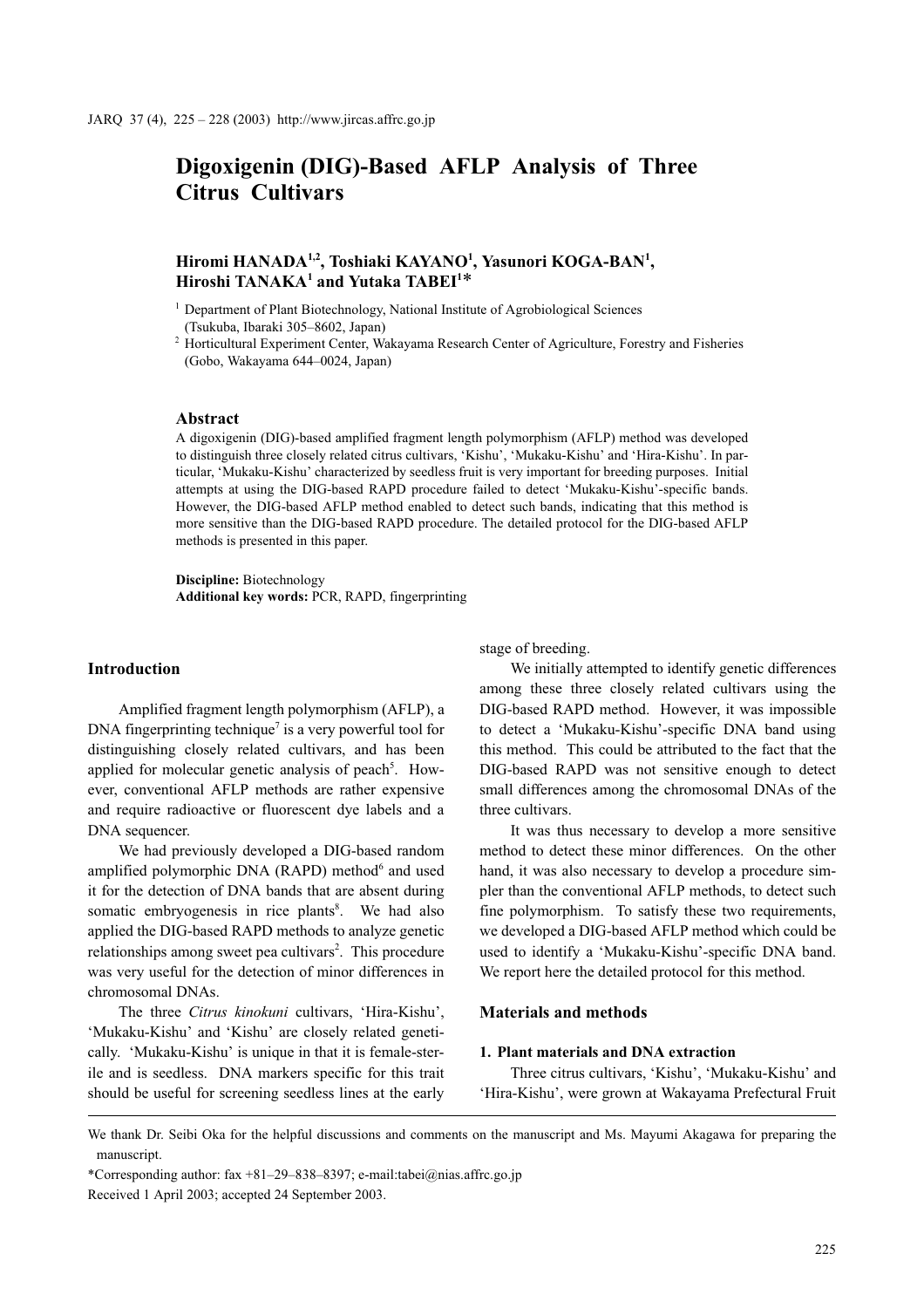

Polyacrylamide gel electrophoresis followed by DIG immunostaining

#### Fig. 1. Schematic representation of a DIG-based AFLP protocol

Genomic DNA was extracted by a CTAB method, and digested with appropriate restriction enzymes (e.g. PstI and MspI). Adapters were ligated. A DIG-labeled primer and another primer were used for PCR. After polyacrylamide gel electrophoresis and blotting onto nylon membrane, DIG immunostaining was performed. Only DIG-labeled DNA fragments were detected by this method.

Experimental Station. Young leaves from each cultivar were subjected to DNA extraction by the cetyltrimethylammonium bromide (CTAB) method<sup>4</sup>. Total DNA was digested with a 6-base cutter PstI or EcoRI, followed by a 4-base cutter MspI.

#### 2. Sequence of adapter and PCR primers

The six adapter sequences were as follows: PstI-adapter-1, 5'-CTCGTAGACTGCCGTACATGCA-3', PstI-adapter-2, 5'-CATCTGACGCATGT-3', EcoRI-adapter-1, 5'-CTCGTAGACTGCGTACC-3', EcoRI-adapter-2, 5'-CTGACGCATGGTTAA-3', MspI-adapter-1, 5'-GACGATGAGTCCTGAC-3', MspI-adapter-2, 5'-TACTCAGGACTCGC-3', PCR primers for *PstI* and *EcoRI*, which were labeled with digoxigenin at the 5'-terminal, were obtained from Nissinbo Inc. (Tokyo). Their sequences were as follows: PstI-DIG primer-1, 5'-GACTGCGTACATGCAGCCA-3', EcoRI-DIG primer-1, 5'-GACTGCGTACCAATTCAAG-3'. The sequence of the *MspI* primer-1 was 5'-GATGAGTC-CTGAGCGGAAC-3'.

#### 3. Gel electrophoresis and DIG-detection

PCR products were electrophoresed on an 8%

(acrylamide:BIS acrylamide = 39:1) non-denaturing polyacrylamide gel (200 mm  $\times$  400 mm  $\times$  1 mm) in Trisborate buffer (pH 8.3), blotted onto a nylon membrane (Hybond N+, Amersham) overnight, and stained by an immunochemical method as described previously $6,8$ . The filter was treated with anti-DIG-alkaline phosphatase and Fab fragments, and then visualized with the colorimetric substrates (4-nitroblue tetrazolium chloride/5-bromo-4 chloro-3-indolyl-phosphate) provided in the DIG detection kit (Boehringer Mannheim). For DNA standard molecular markers, φ×174/HaeIII digests were labeled with a terminal transferase using the DNA oligonucleotide 3' end labeling kit (Boehringer Mannheim).

## Results and discussion

## 1. Scheme of DIG-based AFLP

Fig. 1 shows the scheme for the DIG-based AFLP method. Results were obtained two days after DNA preparation. The factors to be considered for obtaining good results are described in the following sections.

#### 2. Useful technical information for good results

Citrus genomic DNA was extracted by the method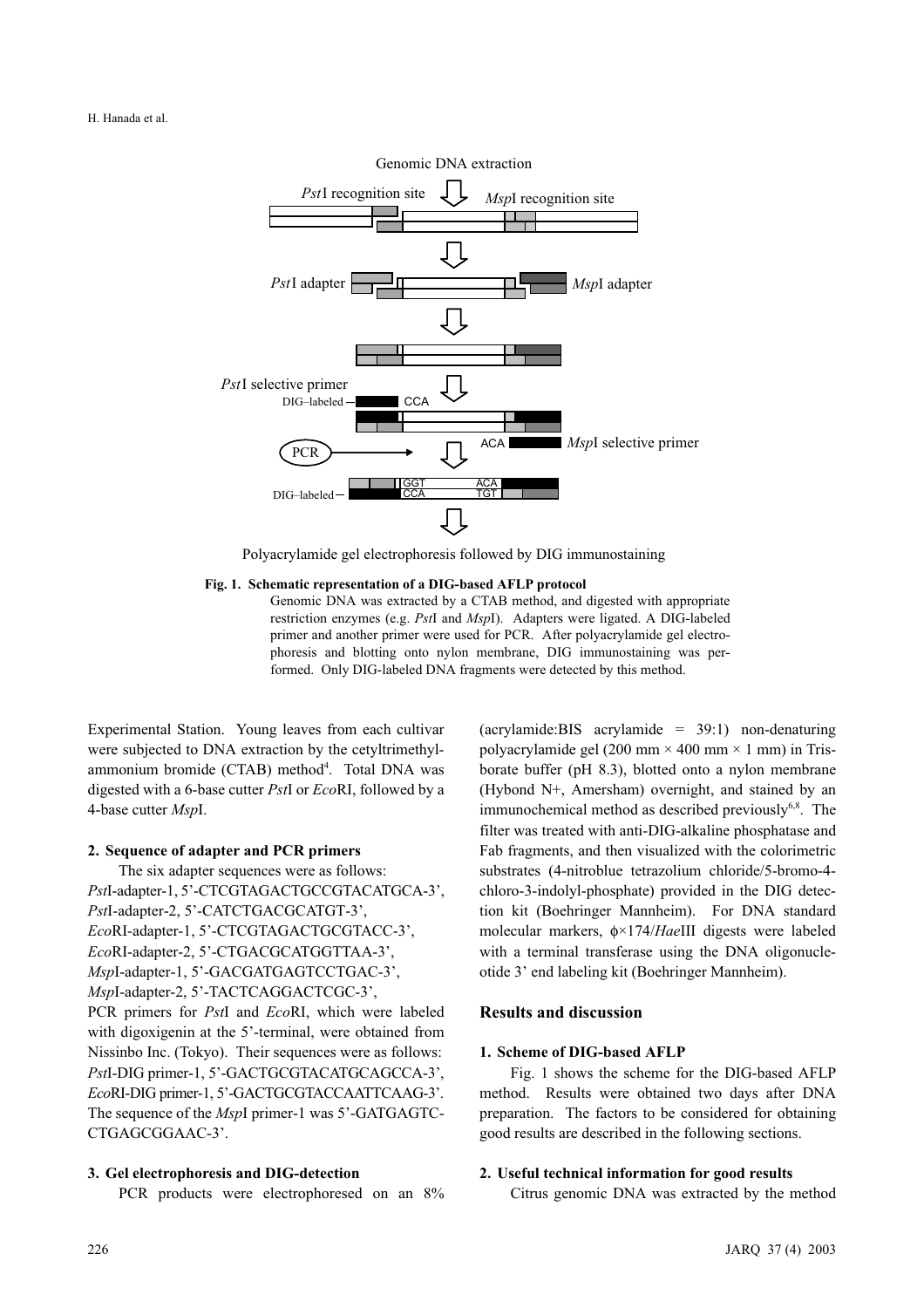of Murray and Thompson<sup>4</sup>. In our previous report on DIG-RAPD<sup>2</sup>, we used a simultaneous DNA extraction method<sup>1</sup> for the preparation of DNA. However, we found that this method was not suitable for AFLP analysis and that the use of the Murray and Thompson procedure although more time-consuming, was preferable for preparing chromosomal DNA.

In the first report on  $AFLP<sup>7</sup>$ , MseI was used as a frequent cutter enzyme. In our study, however, we used MspI (recognition sequence: CCGG) as the frequent cutter enzyme in place of MseI (recognition sequence: TTAA), because MspI is more popular and less expensive. As shown in Fig. 2, MspI was as effective as MseI.

#### 3. An example of DIG-based AFLP

One and a half µg of citrus genomic DNA was digested with 12 units of MspI in 20 µL of MspI reaction mixture at 37ºC for 1 h. DNA was recovered by ethanol precipitation, and then digested with 12 units of PstI in 40 µL of a PstI reaction mixture at 37ºC for 1 h. After PstI digestion, DNA was recovered by ethanol precipitation and dissolved in 8 µL of water. Adapter ligation was performed with 20 pmol of PstI adapter, 100 pmol of MspI adapter, and 70 units of T4 DNA ligase in T4 DNA ligase buffer containing 1 µg of BSA at 37ºC for 3 h. Total volume was 10 µL.

Out of 10 µL of ligated DNA, 0.3 µL was used for amplification. The PCR amplification mixture  $(25 \mu L)$ contained ligated DNA, DIG-labeled PstI primer, MspI primer, 0.2 mM of dNTP, and 1 unit of Taq DNA polymerase. The PCR conditions were as follows: 94ºC preheating for 60 s, 30 cycles of heating at 94ºC for 60 s, annealing at 60ºC for 30 s, extension at 72ºC for 120 s, followed by another extension at 72ºC for 300 s.

After PCR amplification, one-tenth of the volume was electrophoresed on an 8% polyacrylamide gel. The gel was blotted onto a nylon membrane filter and the baked filter was immunostained as described in the materials and methods.

#### 4. Cultivar-specific DNA band

According to the scheme shown in Fig. 1, we carried out 24 experiments with combinations of 4 MspI primers and 3 PstI or 3 EcoRI DIG-labeled primers. Fig. 2 shows the DIG-based AFLP profile obtained using a PstI DIGlabeled primer and MspI primer combination. A specific band for 'Mukaku-Kishu' was detected in lane 8.

Table 1 shows the number of DIG-AFLP fragments observed in three citrus cultivars. The adapter combination of MspI and EcoRI gave 270 bands including 54 polymorphic bands, of which 16 bands appeared only in 'Mukaku-Kishu'. In the case of PstI and MspI (example





#### Fig. 2. Profile of DIG-based AFLP analysis of chromosomal DNA from three citrus cultivars

Lanes 1,4,7,10 & 13: 'Hira-Kishu' samples. Lanes 2,5,8,11 & 14: 'Mukaku-Kishu' samples. Lanes 3,6,9,12 & 15: 'Kishu' samples. Lanes  $1-3$ :  $PstI-1/MspI-1$ , lanes  $4-6$ :  $PstI-2/MspI-$ 1, lanes 7–9: PstI-3/MspI-1, lanes 10–12: PstI-1/ MspI-2, and lanes 13–15: PstI-2/MspI-2. Lane M: φ×174/HaeIII digests. Arrow indicates a 'Mukaku-Kishu' specific band.